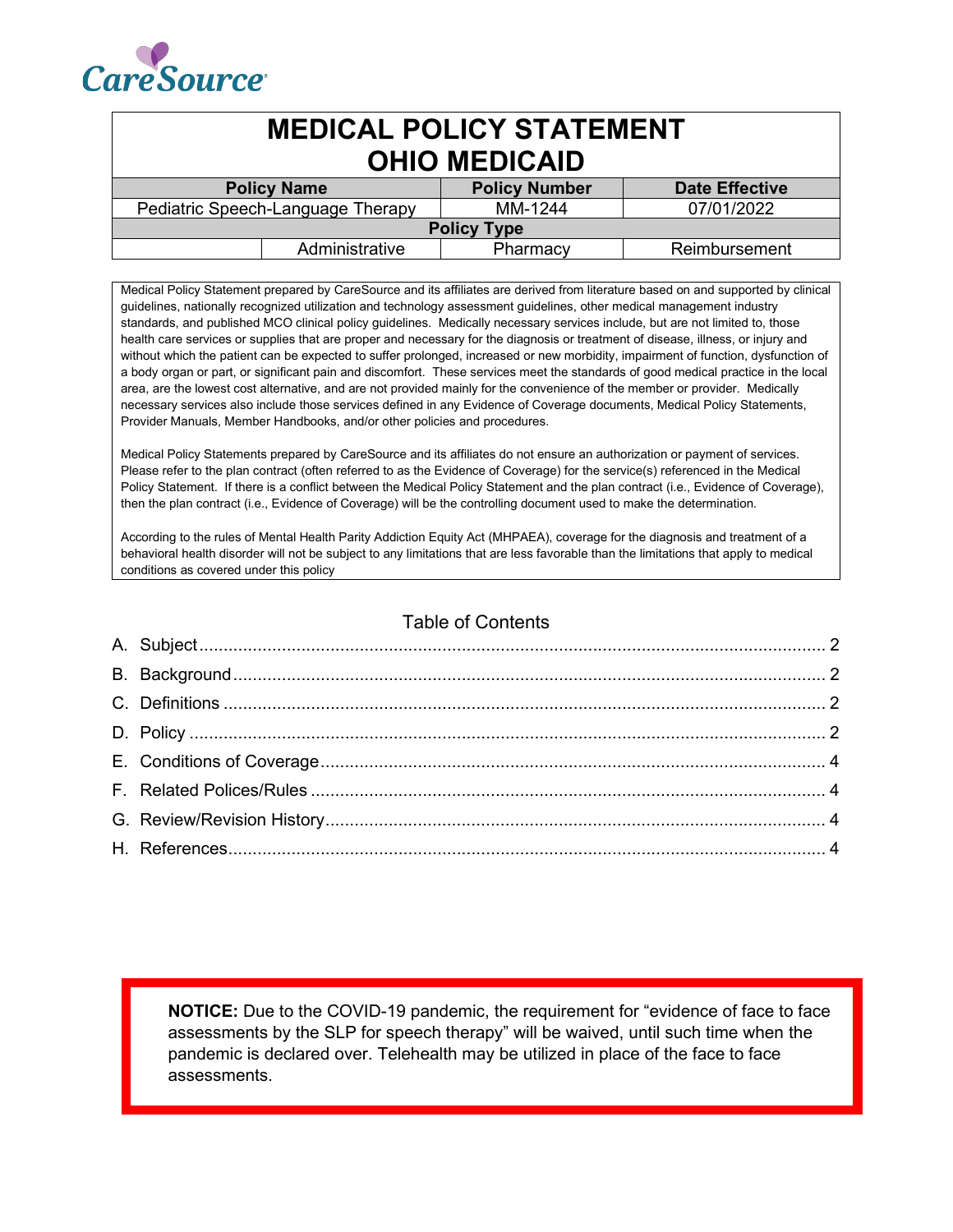# <span id="page-1-0"></span>A. Subject **Pediatric Speech-Language Therapy**

### <span id="page-1-1"></span>B. Background

Speech-language therapy services include the diagnosis and treatment of speech and language disorders. These services are provided by speech-language-pathologists (SLPs) within the scope of their practices. Speech-language pathologists diagnose and treat swallowing disorders (dysphagia) cognitive and communication impairments. Speech, language, and swallowing disorders can be a result of a variety of causes, such as hearing loss, autism, developmental delay, craniofacial disorders (e.g., cleft lip or palate), stroke, or brain injury.

### <span id="page-1-2"></span>C. Definitions

- **Speech-language pathology (SLP)** a field specializing in the evaluation and treatment of disorders, cognition, swallowing, voice, and communication disorders. Clinicians can be known as speech language pathologists, speech and language therapists, or speech therapists.
- **Receptive language**  the ability to understand what is being said, involving the understanding the meaning of words and sentences of what is being spoken or written.
- **Expressive language**  the ability to put thoughts into words and sentences that make sense to others, via speaking, writing, signing, and/or augmentative and alternative communication (AAC) systems.
- **Language disorder**  disorders that involve the procession of linguistic information, involving both receptive and expressive language. An impairment in comprehension and/or expression across modalities (e.g., understanding, speaking, reading, writing).
- **Cognitive communication disorder**  impairment of cognition, attention, memory and/or executive function related to the ability to engage in expressive or receptive communication.
- **Swallowing disorder (dysphagia)**  occurs in one or more of the four phases of swallowing and can result in aspiration—the passage of food, liquid, or saliva into the trachea - and retrograde flow of food into the nasal cavity.
- **Voice disorder**  impairment of voice quality, pitch, loudness resulting in dysphonia or aphonia. Can include vocal cord cysts, polyps, nodules, vocal cord paresis or paralysis, congenital or acquired laryngeal web.

#### <span id="page-1-3"></span>D. Policy

- I. CareSource requires outpatient speech language pathology services to meet medical necessity criteria for members under the age of 21 years.
- II. Speech-language services documentation must include:
	- A. An expectation that the patient's condition will:
		- 1. Improve significantly within 60 days after the evaluation, or
		- 2. Improve within 6 months after the evaluation because of the delivery of developmental skilled therapy services, and the patient is expected to attain

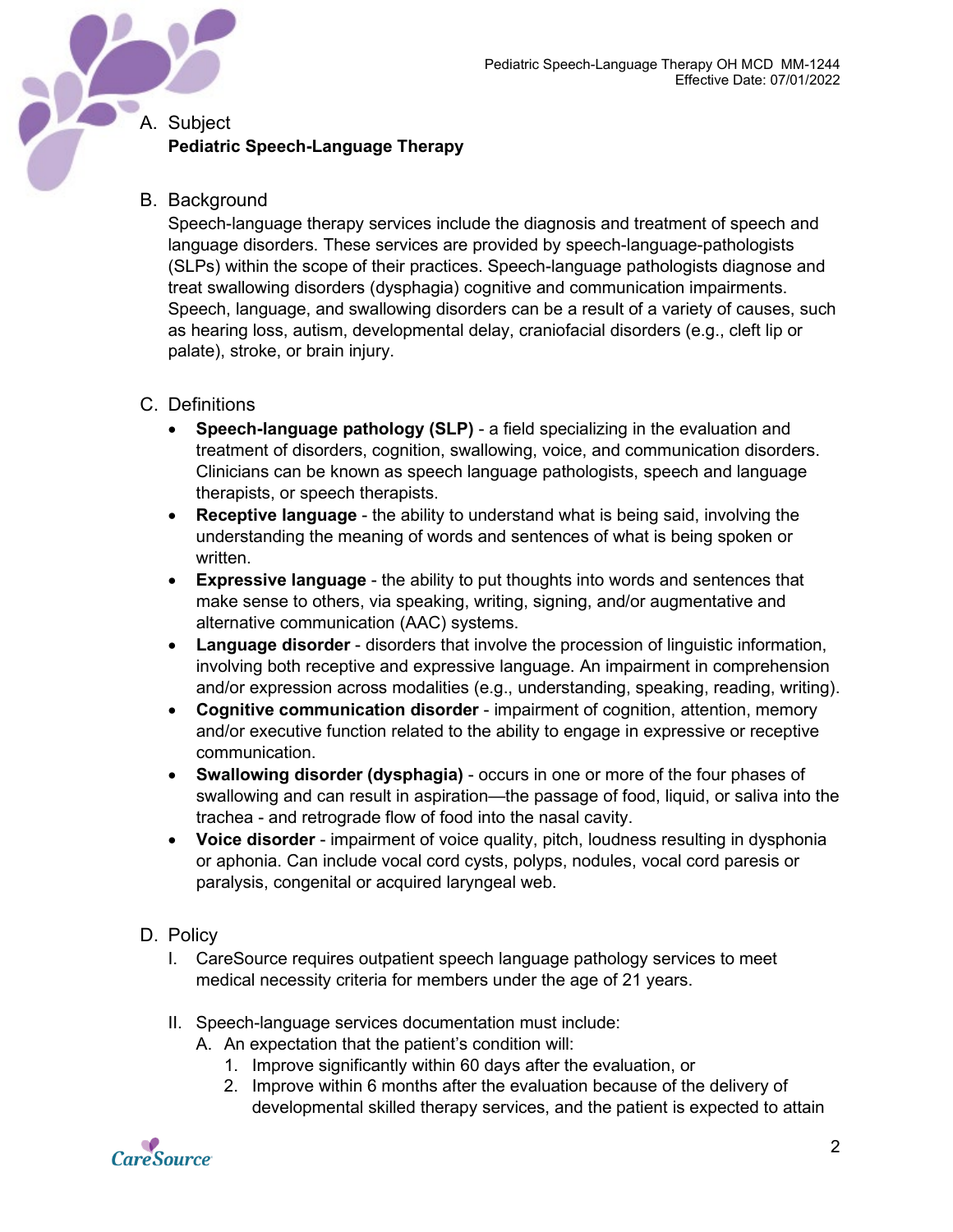

full functionality or make significant progress toward expected developmental milestones within 12 months, or

- 3. Be maintained, as part of a safe and effective maintenance program
- B. SLP documentation of the screening or evaluation, including evidence of a face to face assessment either face-to-face or via telemedicine, supporting medical necessity for speech therapy.
- III. Habilitative and rehabilitative speech language and cognitive services may be indicated for 1 or more of the following:
	- A. Initial Therapy when **ALL** of the following are present
		- 1. Diagnosed medical condition as indicated by **1 or more** of the following:
			- a. Autism spectrum disorder or other pervasive developmental disorder
			- b. Attention deficit hyperactivity disorder
			- c. Cerebral palsy
			- d. Childhood apraxia of speech
			- e. Craniofacial disorders, including cleft lip or palate
			- f. Dental malocclusion with functional symptoms (eg., difficulty biting or chewing)
			- g. Epilepsy
			- h. Fetal alcohol syndrome
			- i. Genetic syndrome associated language disorder
			- j. Hearing disorders
			- k. Macroglossia or microglossia
			- l. Premature birth or low birth weight
			- m. Primary developmental speech delay (i.e., articulation or phonologic delay)
			- n. Velopharyngeal incompetence (i.e., nasal quality to speech)
		- 2. Impairment (clinically significant) of function relative to developmental normative milestones, as indicated by **1 or more** of the following:
			- a. Decreased speech intelligibility
			- b. Difficulty imitating speech or speech sounds
			- c. Hypernasality or hyponasality of speech
			- d. Hypotonic or hypertonic oral musculature
			- e. Incorrect placement of articulators (lips, teeth, tongue, soft and hard palate)
			- f. Limited consonant or vowel sound repertoire
			- g. Patterns of immature speech errors or simplification patterns continue significantly past developmental age norms
			- h. Problems with oral-sensory perception
			- i. Sound errors that are not result of immaturity
			- j. Speech production not commensurate with ability to understand language
			- k. Uncoordinated patterns of lips, tongue, and jaw
			- l. Fluency disorders
			- m. Weakness or uncoordinated movements of lips, tongue, or jaw
			- n. Decreased language comprehension, including phonology, morphology, syntax, semantics and pragmatic deficits

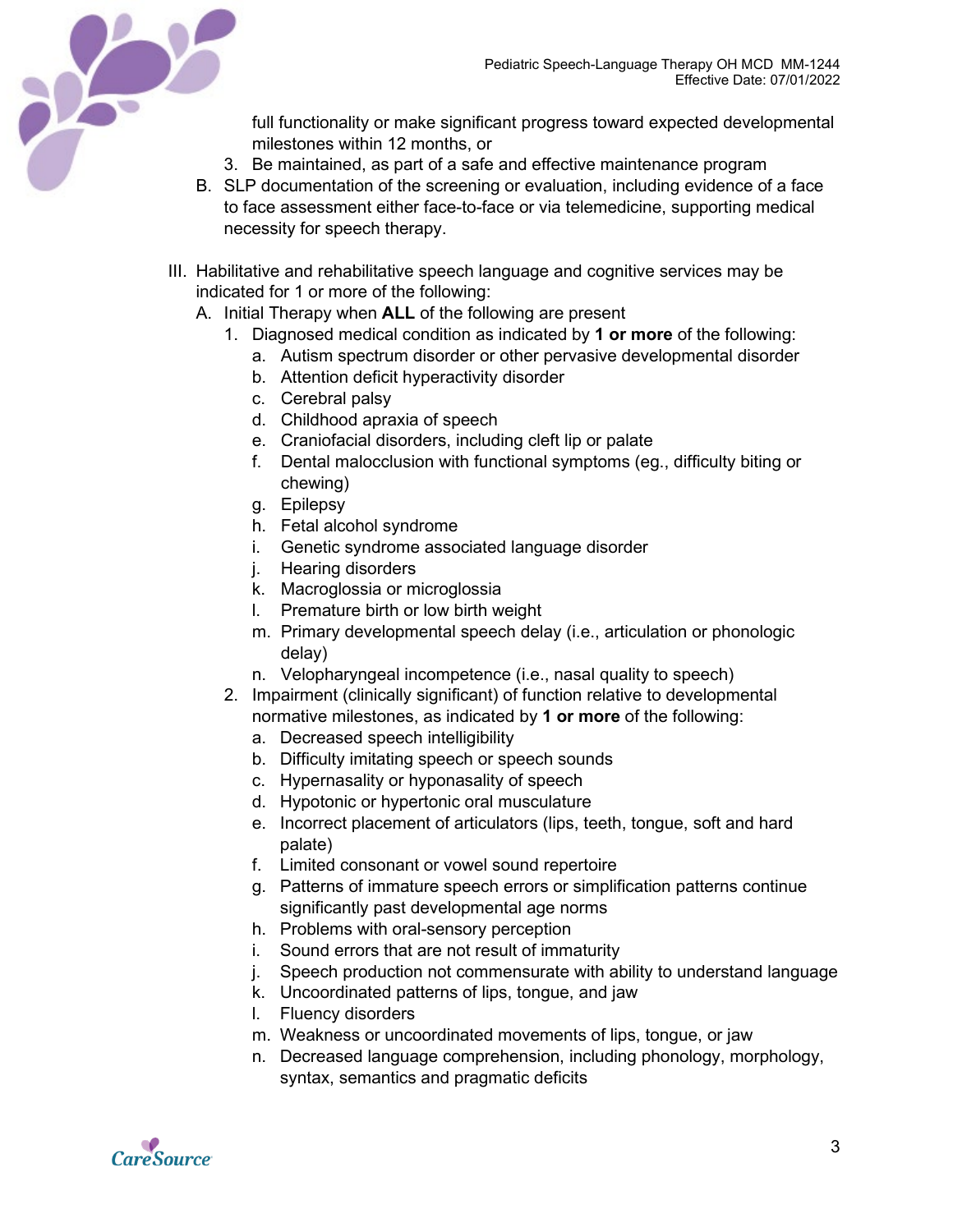

- o. Decreased language expression including phonology, morphology, syntax, semantics and pragmatic deficits
- p. Late acquisition of words and word combinations, diminished vocabulary development
- q. Traumatic brain injury
- 3. Initial therapy may be also indicated for a recent change in speech-language or hearing status, as indicated by **1 or more** of the following:
	- a. Change of symptoms or function in patient with previous chronic or stable pediatric or developmental speech-language disorder
	- b. Prior to surgery (e.g., for cleft palate)
	- c. Recent diagnosis of medical condition or speech-language delay/disorder
	- d. Cochlear implantation (CI) a surgically implanted, electronic prosthetic device that provides electric stimulation directly to auditory nerve fibers in the cochlea.
- B. Extended therapy when **ALL** of the following are present:
	- 1. Functional progress has been made during initial therapy, or patient requires maintenance therapy plan to prevent further deterioration or preserve existing function.
	- 2. Generalization and carryover of targeted skills into natural environment is occurring.
	- 3. Goals of therapy are not yet met.
	- 4. Patient is actively participating in treatment sessions.
- <span id="page-3-0"></span>E. Conditions of Coverage N/A
- <span id="page-3-1"></span>F. Related Polices/Rules N/A
- <span id="page-3-2"></span>G. Review/Revision History

|                       | DATE       | <b>ACTION</b> |
|-----------------------|------------|---------------|
| Date Issued           | 02/16/2022 | New Policy    |
| <b>Date Revised</b>   |            |               |
| <b>Date Effective</b> | 07/01/2022 |               |
| <b>Date Archived</b>  |            |               |

#### <span id="page-3-3"></span>H. References

- 1. *Introduction to Medicaid* (n.d). Retrieved February 9, 2022 from www.asha.org.
- 2. MCG. 25<sup>th</sup> Edition (2021). ACG: A-0561 (AC). Developmental Language Disorders Rehabilitation. Retrieved February 9, 2022 from www.careweb.careguidelines.com.
- 3. Ohio Administrative Code (OAC). Rule 3301-51-01 Applicability of requirements and definitions. Retrieved February 9, 2022 from www.codes.ohio.gov.
- 4. *Understanding Language Disorders* (n.d.) Retrieved February 9, 2022 from www.understood.org.